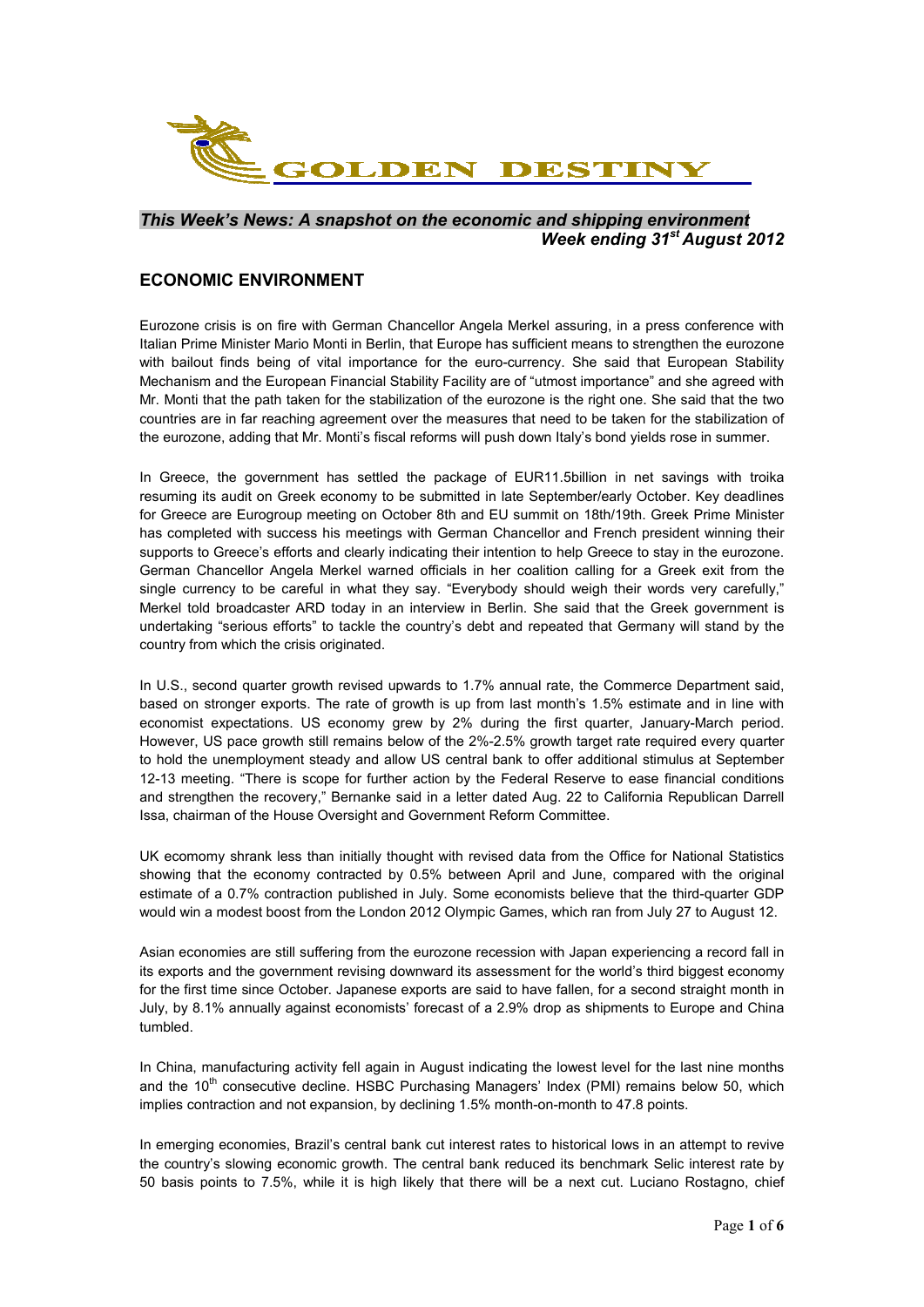strategist at São Paulo's WestLB bank, said the central bank was leaving the door open for a next interest rare cut in the meeting of October. Latin America's largest economy has slowed dramatically from 7.5 per cent growth in 2010 to an expected rate of below 2 per cent this year.

## **SHIPPING MARKET**

Summer season is near to end with freight markets being on a downward trend, dry and tanker segments are not showing signs of relief and containers continue to perform better than last year, while Euro zone recession threatens the volume of China exports to Europe and impedes a full market turnaround of boxship freight rates. Asset prices of secondhand and newbuilding assets are still presenting downward revisions stemmed from the disappointing freight market environment, while the question is which investment type is a profitable option for a shipowner given the current uncertainty in the freight market environment, as vessels' oversupply and weaker Chinese economic outlook brings serious worries for the rest of the year and the forthcoming 2013. Demolition remains a key solution for the disposal of overaged vessels not only for the shipowner but also for the benefit of the shipping freight market, as a remedy to vessels' over tonnage. Scrap prices are posting a significant improvement in August with levels excess \$400/ldt for dry and wet units, while we haven't yet seen levels of more than \$500/ldt, as seen at the beginning of the year and in September 2011.

In the **dry market**, there has been a soft improvement in capesize earnings that gave some positive movements in BDI this week; however average time charter earnings are still below operating expenses at levels more than \$3,000/day. Panamax and supramax markets are showing a stronger performance based on increased fixture volume from Indonesia with rates at more than \$6,000/day and \$8,000/day respectively. Chinese coal demand still threatens the euphoria of vessel earnings with hydropower production being on rise and coal/power plant stockpiles recording high level of volume. These main factors discourage the BDI edging higher and breaking the barrier of 1,000 points with iron ore demand from Chinese mills floating at low levels by depressing consistently capesize vessel earnings. Iron ore price has reached its lowest levels from 2009 by closing below \$100 per tonne last week and experts forecasting that the price could fall even below \$80 before it would recover. Baoshan Iron and Steel, China's biggest listed steelmaker, expects the third quarter of 2012 to be the most "difficult", but it is unlikely to face losses over the period. The company known as Baosteel earned profits of 2.38 billion yuan (\$374.63 million) in the first half of the year, down 53% from a year earlier, as its performance was hit by sluggish demand and persistent overproduction in the Chinese steel sector.

Iron ore inventories remain high, an adverse factor of the rebound of Chinese iron ore demand. According to the statistics released by China's National Bureau of Statistics, as of August 24 total iron ore inventory at 30 major Chinese ports amounted to 98.95 million mt, up 830,000 mt compared with the previous week and up 3.74 million mt year on year, the highest level of the last 23 weeks.

The US drought has led supramax earnings to levels seen during January-February with industry sources suggesting that shipowners are currently idling supramax vessels in both Atlantic and Pacific markets from the slump of rates and the possibility of loss making voyages. There are negative projections for a firm US grain season that seems that would push supramax earnings at levels less than \$10,000/day. The USDA estimated that this season's corn production would decrease by 17%, or 56 million fewer tons of corn, due to the drought affecting US farms. US exports more than 25% of its corn and the loss of production would be one more adverse factor on the already distressed dry bulk environment.

There are expectations for a modest improvement in vessel earnings, for supramax / panamax vessels, from September due to calm down in Chinese hydropower production from a pause in tropical storms and Danquin railway maintenance that will boost again Chinese coal imports. Demand for imported thermal coal has already shown an improvement as major coal stockpiles have fallen below desired minimum levels. According to Commodore Research, coal stockpiles at Qinhuangdao (which is China's largest coal port and the loading port for about 40% of China's coastal coal shipments), now stand at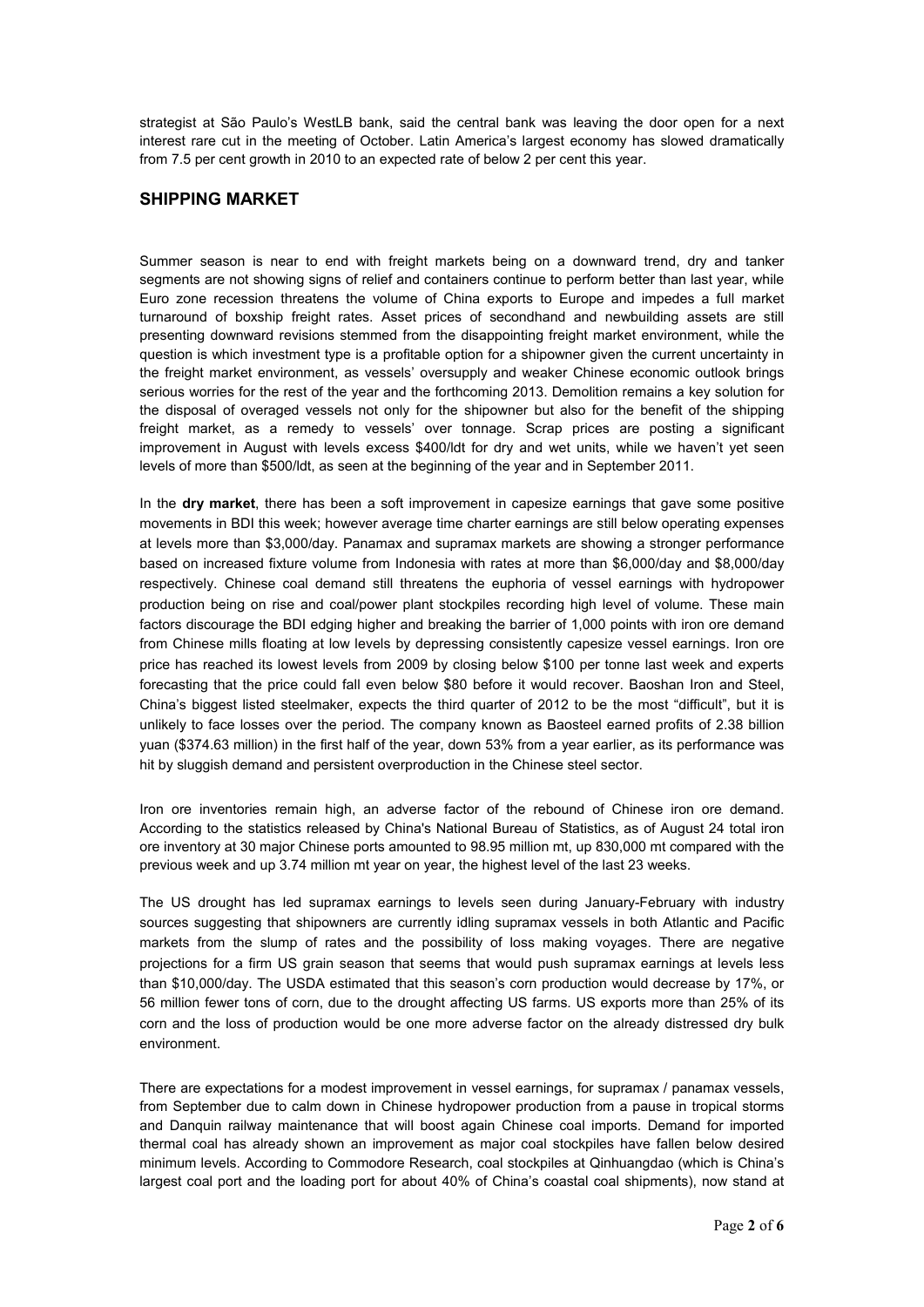approximately 6.3 million tons. This is 300,000 tons (-5%) less than was stockpiled at the end of last week and 2.1mt (-25%) less than was stockpiled a month ago.

In the meantime, China's iron ore output shows decline of about 10% this month from the slump in prices by increasing purchases from Brazil's Vale and Rio Tinto, a positive factor for the prosperity of capesize earnings. According to Umetal.com, China's iron ore output in the three months to the end of August is about 5% lower than the previous three months. Umetal said that Australia and Brazil accounted for 66.2% of China's total iron ore imports in the first half, up from 64% last year.

BDI fell again this week below 710 points after some days of upward movements by closing on August  $31<sup>st</sup>$  at 703 points, down by 1.8% from last week's closing and down by 56% from a similar week closing in 2011, when it was 1,740 points. Capesize and supramax average time charter earnings showed a mild improvement this week with panamax and handysize still falling. The highest decline has been in the panamax segment, BCI up by 4.2% w-o-w, BPI down 11.2% w-o-w, BSI up 0.4% w-o-w, BHSI down by 3.1% w-o-w.

Capesize average time charter earnings showed an increase of 13% from last week, panamax are down by 11% week-on-week, supramax are up by 0.4% week-on-week and handysize down by 2.7%.

Capesizes are currently earning \$3,308/day, an increase of \$381/day from a week ago, while panamaxes are earning \$5,840/day, a decline of \$746/day. At similar week in 2011, capesizes were earning \$23,899/day, while panamaxes were earning \$10,372/day. Supramaxes are trading at \$8,960/day, up by \$42/day from last week's closing, 171% and 53% higher than capesize and panamax earnings respectively. At similar week in 2011, supramaxes were getting \$14,415/day, hovering at 40% lower levels than capesizes versus 171% today's higher levels. Handysizes are trading at \$ 6,672/day; down \$186day from last week, when at similar week in 2011 were earning \$9,945/day.

In the **wet market**, VLCC rates are still squeezed in the AG with WS being unchanged at WS23 in the AG-USG route for the last two weeks with average time charter earnings floating below zero levels from the end of June. In the AG-SPORE and AG-JAPAN routes WS is floating at WS36 with average time charter earnings \$3,000-\$4,000/day. In the suezmax segment, the market is also flat with the WS in the WAFR-USAC route being unchanged at WS57.5 for the last three consecutive weeks with average time charter earnings in the region of \$7,000/day. In the aframax segment, the CBS-USG route is holding at WS90 with average time charter earnings in the region of \$5,000/day.

In the panamax segment, Caribbean market saw a firmer activity with WS in CBS-USAC route being driven up to WS 110, gaining 5 points from last week's level with average time charter earnings at \$5,700/day. In the MR segment, the Caribbean market was boosted by stronger rates in the USG range with WS in the CBS-USAC route gaining 10 points from last week by ending at WS 115. The USG market gained strength from demand for voyages towards Europe and Latin America with the WS in USG-UKC route moving 5 points higher to conclude at WS72.5. In the AG-JAPAN route, WS remains unchanged for a tanker size of 55,000dwt at WS118 with average time charter earnings in the region of \$12,500/day, while WS for a tanker size of 75,000dwt has lost 1 point from last week by moving to WS99 with average time charter earnings in the region of \$12,500/day.

US oil demand remains a warning factor for the prosperity of the crude tanker segment as the boom in oil production from the shale formations of North Dakotan and Texas has cut US oil reliance on imported crude oil to about 42% this year, the lowest level in two decades. Dependence on crude purchased from foreign countries is on a pace to decline from last year, Adam Sieminski, the head of the U.S. Energy Information Administration, said during a Bloomberg Government lunch in Washington.

Brent crude spot price remains firm at more than \$110/barrel from less than \$100/barrel at the end of June with the cost of IFO 380 nearing near to \$700/barrel in Fujairah from less than \$600/barrel at the end of June. G7 finance ministers called on oil exporters to expand production as the rising oil prices pose a serious risk to the fragile global economy by saying that: *"The current rise in oil prices reflects*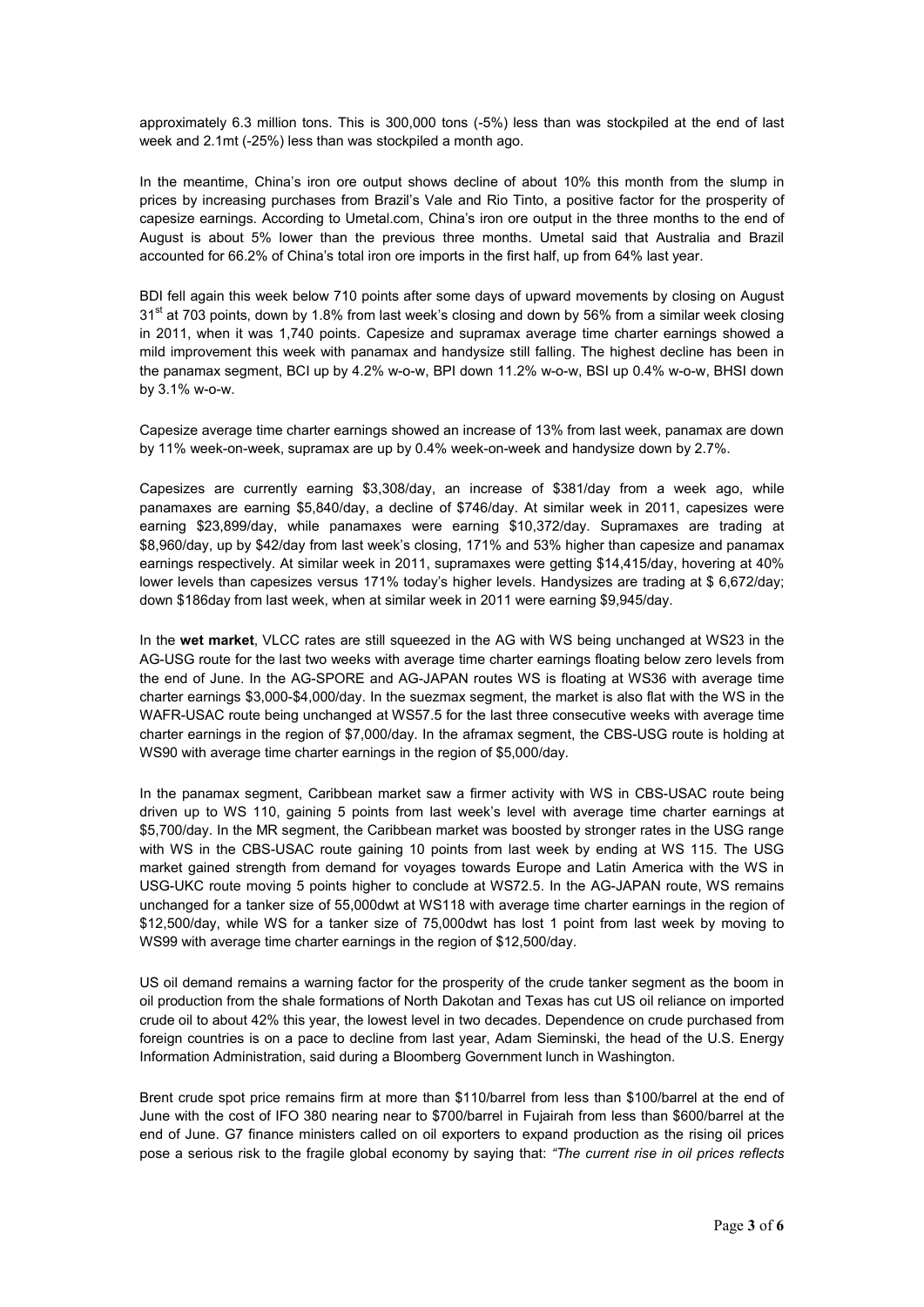*geopolitical concerns and certain supply disruptions. We encourage oil producing countries to increase their output to meet demand, while drawing prudently on excess capacity"*.

A Reuters poll showed that analysts have raised oil price forecasts for this year and 2013 due to supply concerns and expectations fur further monetary policy stimulus, which could improve prospects for economic growth. The Reuters monthly oil poll based on forecasts from 28 analysts, estimates an average brent price for 2012 at \$109.5/barrel, up \$1.20 from July's poll. Brent has averaged so far about \$112/barrel, up from \$111 in 2011. The poll forecasts that the average price of the brent would fall to \$106.10 in the third quarter of 2012 and \$106.50 in the fourth quarter. For 2013, brent is estimated to average \$107.2/barrel, a 70% rise from July's estimate, while only three out of 26 analysts expect an average brent price below \$100/barrel in 2013.

In terms of oil supply, an interesting development is that declining trends in Iranian oil exports from US and European sanctions seem to have ended with OPEC crude oil output rising in August from a slight revamp of Iranian exports and higher exports from Angola and Nigeria. According to a Reuters survey from OPEC officials and analysts, supply from OPEC averaged 31.53million barrels/day, up from 31.30 million barrels/day in July. Supply from Iran rose by 50,000barrels/day in August to 2.85 million. However, according to figures from US Energy Information Administration, Iran's supply remains at historical lows as July's output of 2.24million barrels/day was the lowest since 1988.

In the **gas market**, demand for LNG newbuilt vessels seems that will keep alive South Korean shipyards with Barclays capital estimating that US shale gas demand could require over 250 LNG vessels costing over \$50 billion. Barclays Report forecasts that if all 136mtpa come on stream that would require 272 LNG vessels, which could be very big investment for the newbuilding market. *"Modern LNG vessels cost around \$200mil per vessel, so the total LNG investment could be as high as \$54bn for the US LNG exports along."* 

One interesting development in the LNG segment comes from Hawaii, which receives 90% of its energy from imported petroleum products, the most dependent state, submitting an application to the Federal Energy Regulatory Commission (FERC) to transport LNG in containers on standard boxships to facilitate its transition to cleaner energy. Government backed Hawaii Gas said it plans to buy up to 30 containers that each have a 12,000 gallon capacity which would be filled with LNG from the US once the anticipated US liquefaction facilities come online in 2015 or from existing re-export facilities. The containerized shipments of LNG are the first phase of a plan which could eventually lead to the use of an FSRU for imports.

In the meantime, Japan's LNG demand remains a supportive factor for the LNG industry in terms of freight rates by showing a rebound in July from a dip recorded in June, as June is used to be a lull demand period influenced by mild weather in Japan. According to the Ministry of Finance, Japan imported 7.15 million mt of LNG in July, up 7.6% from June and up 11.6% year-on-year. However, imports of July are below from the monthly imported levels recorded in the first quarter of the year, 8.15 million mt in January, 7.67 million mt in February and 8.13 million mt in March.

In the **container market**, the Shanghai Container Freight Index is on decline with rates from Asia to Europe and Mediterranean falling to its lowest level since the end of the first quarter of the year. Freight rates to Europe and Mediterranean fell by 11% and 7.9% respectively from week ending August 10th, while USWC and USEC rates declined by 7.7% and 5.9% respectively by standing above July's rates. The Shanghai Container Freight Index declined by 3% on a weekly basis by ending at 1334, while it's is up by 25% from last year's level of 1064. In Asia-Europe, rates fell to \$1,434/TEU, down by 4.7% weekon-week, but 71% up from 2011 level of \$839/TEU, while in Asia-Mediterranean are \$1426/TEU, down by 5% on a weekly basis and up by 31% from last year's level of \$1092/TEU. In transpacific routes, freight environment keeps its high momentum despite the recent falls with Asia-USWC rates standing at \$2568/FEU, 4.2% down week-on-week and 47% up year-on-year, when at similar week in 2011 rates were at \$1752/FEU. In Asia-USEC route, rates fell to \$3855/FEU, 5.9% down week-on-week and up 15% year-on-year, from the levels of \$3359/FEU.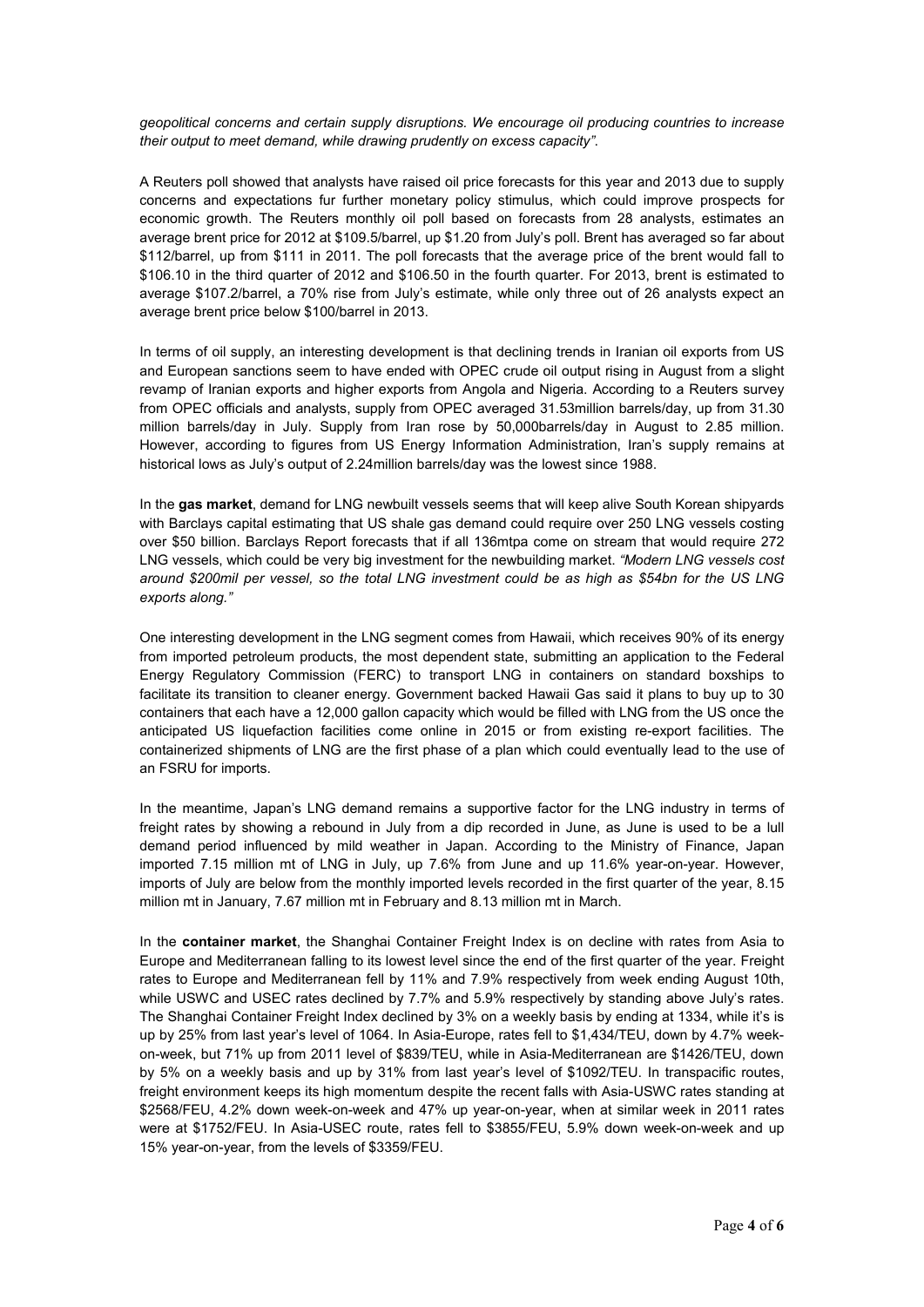Container time charter rates continue to remain week with tc rates for boxship units of 4,400 TEU at \$11,650/day, from \$16,000/day in August 2011, while tc rates for boxships units of 2,750-3,500 TEU are \$7,000-\$7,500/day from \$12,500/day-\$13,500/day and for boxship units of 2,000TEU are in the region of \$6,500/day from \$11,000/day.

As the market still shows some uncertainty, Israeli Line Zim feels more comfort to freeze its newbuilding program for the next months to see the direction of the freight market and demand growth before entering in the investment arena again. However, the line managed to narrow its losses by posting a smaller deficit in the second quarter of \$47mil against \$163mil in the first three months of the year with a positive EBITDA of \$46mil compared with a negative \$69mil previously, as freight rates increased significantly during the second quarter of the year and operating results returned to breakeven.

Demand from China to Europe remains inadequate with chief executive officer of Maersk Line, Soren Skou, admitting that China's exports to Europe have remained weak during the traditional peak season for shipping, while China's trade to US appears stronger. He said in Dow Jones Newswires that his confidence in global trade has deteriorated since June, mainly due to continued recession in Europe, but worldwide volumes are likely to expand 4% for the full current year compared with 2011. The volume of Chinese exports to the US handled by Maersk is likely to rise 2% this year compared with 2011, while its Europe-to-Asia volumes could slide 3%. Soren Skou added that Maersk expects its worldwide container volumes to gain 6% in 2013 on a belief that Europe will rebound from recession.

In the meantime, Hong Kong's Orient Overseas Container Line has delayed the delivery of two 8,600 TEU boxships under construction in Hudong-Zhonghua Shipbuilding of China by a year to the fourth quarter of 2014, indicating carrier's anxiety for the stability of the marker and the growth of trade from China to Europe.

In the **shipbuilding industry**, shipyards are struggling to find some salvation from the slump of newbuilding orders with China Rongsheng Heavy Industries, the country's largest private shipbuilders, posted its sharpest fall in its profit for the first half of the year, 82% down from a death of new ordering activity. Rongsheng announced that sealed about \$58mil in orders during the first half of the year, against \$725mil in last year's second half. The newbuilding drought has hit even the top Chinese yards with China Association of the National Shipbuilding Industry recording that newbuilding orders fell 51% in the first six months of the year to 10.7m tones from previous corresponding period, while official Chinese government figures suggest that many yards will run out of work during the second half of the year.

Korean shipbuilders are showing some resistance by securing orders for offshore and LNG units, nevertheless they are also facing fall in their profits with Hyundai Mipo Dockyard posting a 73.1% dive year-on-year in its profits for 2q 2012 to 32.567bn won (\$28.7mil). The amount is also 36.1% lower than 50.9bn won in profits recorded in 1q 2012. Daewoo Shipbuilding & Marine Engineering posted a 33% decline in its second quarter net profit due to lower newbuilding prices offered by the builder to increase its ordering activity. Consolidated net profit for the three months ended June 30 fell to 96.4 billion Korean won (\$85 million) from KRW142.78 billion a year earlier, the world's third-biggest shipbuilder by sales said. Operating profit plunged 63% to KRW114.1 billion from KRW308 billion while sales rose 9.3% to KRW3.951 trillion from KRW3.615 trillion.

In Japan, shipbuilders are facing the most severe downturn compared with China and Korea with some light seen in July in terms of number of orders won. Figures reveal that Japan's shipbuilders received more orders in July than in June, but the orders were of lower value and tonnage than in the previous month. According to Japan Ship Exporters Association, shipbuilders received 13 orders aggregating 479,037gt, seven handysize bulkers, four handymax bulkers, one panamax bulker and one LPG carrier, a 82,000m<sup>3</sup> VLGC ordered by 'K' Line at Kawasaki HI. . As at end-July, Japanese yards had an orderbook totalling 632 ships of more than 28.5M gt, down from 650 ships of 29.6M gt in June. Japanese shipbuilders' orderbooks have fallen sharply year on year, from 891 ships of about 41.16M gt a year ago.